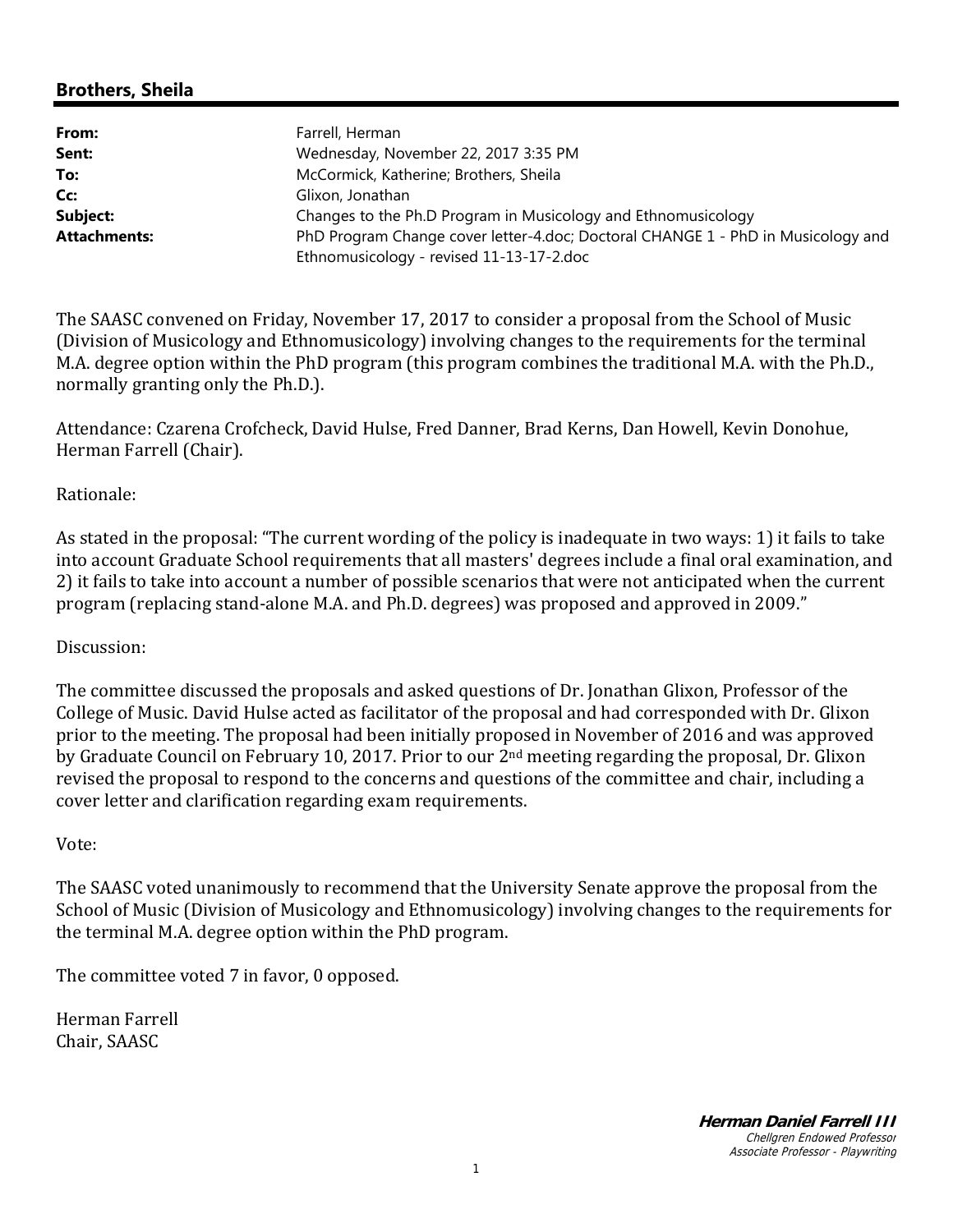

**School of Music**

*College of Fine Arts 105 Fine Arts Building Lexington, KY 40506-0022* November 13, 2017

FROM: Jonathan Glixon, Division of Musicology and Ethnomusicology School of Music College of Fine Arts

SUBJECT: Changes to the Ph.D. Program in Musicology and Ethnomusicology

The proposed change concerns the requirements for the terminal M.A. degree option (this program combines the traditional M.A. with the Ph.D., normally granting only the Ph.D.).

The current wording of the policy is inadequate in two ways: 1) it fails to take into account Graduate School requirements that all masters' degrees include a final oral examination, and 2) it fails to take into account a number of possible scenarios that were not anticipated when the current program (replacing stand-alone M.A. and Ph.D. degrees) was proposed and approved in 2009.

The PhD program in musicology and ethnomusicology requires three years of coursework. In the second year, students take Common Exams in Music History and in Music Theory. These, combined with a substantial paper constitute the Second-Year Review. When that is successfully complete, the student may continue into the third year of coursework, which culminates in a Qualifying Examination (four hours written and two hours oral) in the student's area of specialization. Following this and completion of the coursework, the student proposes, writes, and defends the dissertation, before receiving the Ph.D.

In the normal progress of this degree, the M.A. is not granted. The current proposal deals with several situations in which the student is unable or unwilling to complete the entire process, opting instead to receive a terminal M.A. degree. It outlines the different procedures to follow depending on the timing and situation.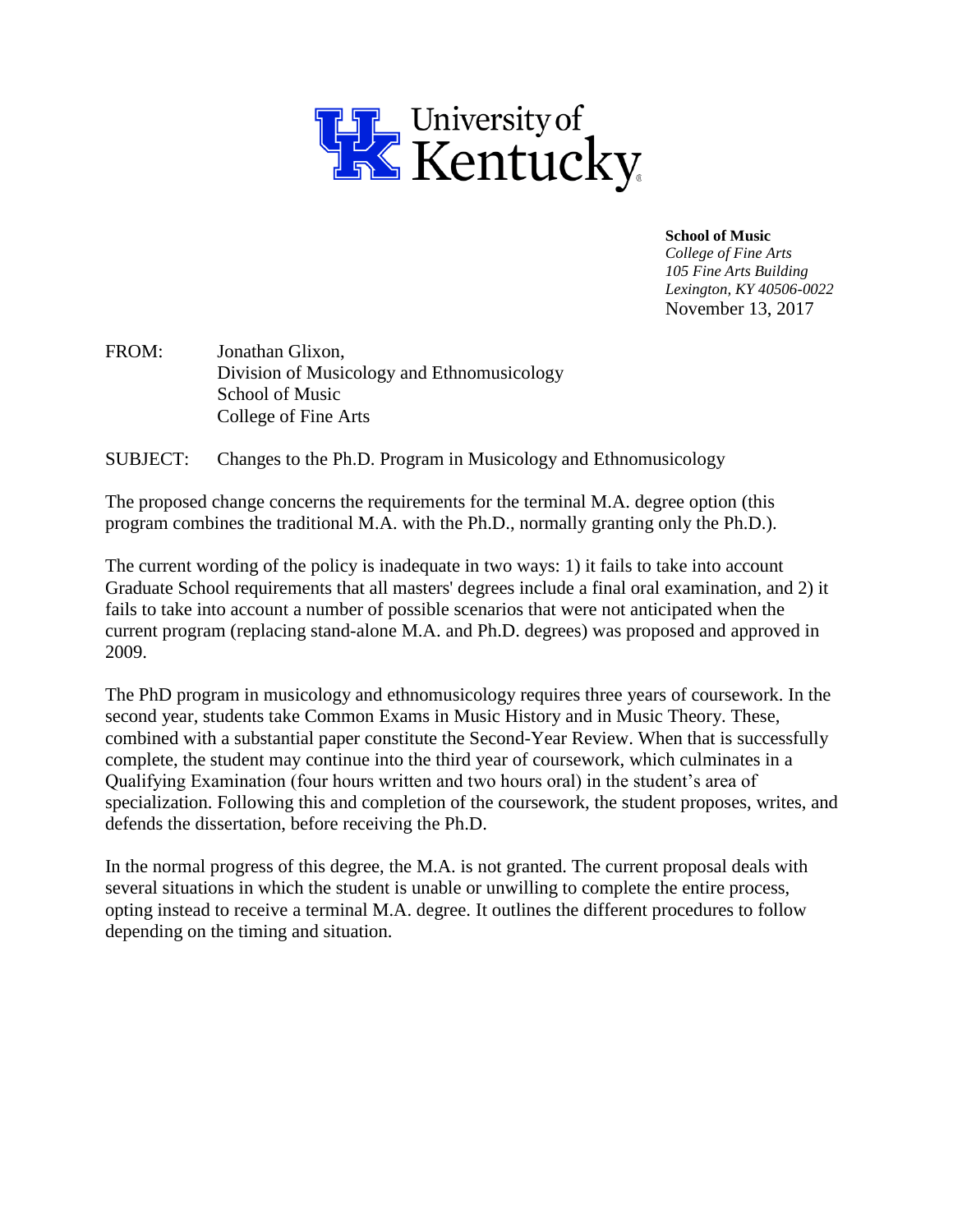#### **CHANGE DOCTORAL DEGREE PROGRAM FORM**

| <b>GENERAL INFORMATION</b>                                                                                    |           |                 |               |                                        |                                     |                     |                        |                 |                        |
|---------------------------------------------------------------------------------------------------------------|-----------|-----------------|---------------|----------------------------------------|-------------------------------------|---------------------|------------------------|-----------------|------------------------|
| College:                                                                                                      | Fine Arts |                 |               | Department:                            |                                     |                     | <b>School of Music</b> |                 |                        |
|                                                                                                               |           |                 |               |                                        |                                     |                     |                        |                 |                        |
| <b>Current Major Name:</b>                                                                                    |           | Music           |               | Proposed Major Name:<br>no change      |                                     |                     |                        |                 |                        |
|                                                                                                               |           |                 |               |                                        |                                     |                     |                        |                 |                        |
| <b>Current Degree Title:</b>                                                                                  |           | Ph.D. in Music  |               |                                        | Proposed Degree Title:<br>no change |                     |                        |                 |                        |
|                                                                                                               |           |                 |               |                                        |                                     |                     |                        |                 |                        |
| <b>Current Formal</b>                                                                                         |           | Musicology and  |               | <b>Proposed Formal</b>                 |                                     |                     | no change              |                 |                        |
| Option(s):                                                                                                    |           | Ethnomusicology |               |                                        | Option(s):                          |                     |                        |                 |                        |
|                                                                                                               |           |                 |               |                                        |                                     |                     |                        |                 |                        |
| <b>Current Specialty Fields</b>                                                                               |           | <u>n.a.</u>     |               | Proposed Specialty Fields<br>no change |                                     |                     |                        |                 |                        |
| w/in Formal Option:                                                                                           |           |                 |               |                                        |                                     | w/in Formal Option: |                        |                 |                        |
| Date of Contact with Associate Provost for Academic Administration <sup>1</sup> :                             |           |                 |               |                                        |                                     |                     |                        |                 |                        |
|                                                                                                               |           |                 |               |                                        |                                     | 9/23/16             |                        |                 |                        |
| <u>2015/16,</u>                                                                                               |           |                 |               |                                        |                                     |                     |                        |                 |                        |
| Bulletin (yr & pgs):                                                                                          |           | pp.195-96       | $CIP Code1$ : | 50.0902                                |                                     |                     | Today's Date:          |                 | 9/23/16                |
|                                                                                                               |           |                 |               |                                        |                                     |                     |                        |                 |                        |
| National Association of Schools of Music<br>Accrediting agency (if applicable):                               |           |                 |               |                                        |                                     |                     |                        |                 |                        |
|                                                                                                               |           |                 |               |                                        |                                     |                     |                        |                 |                        |
| Specific Date <sup>2</sup> :<br>Semester following approval.<br>Requested Effective Date:<br><b>OR</b><br>IXI |           |                 |               |                                        |                                     |                     |                        |                 |                        |
|                                                                                                               |           |                 |               |                                        |                                     |                     |                        |                 |                        |
|                                                                                                               |           |                 |               |                                        |                                     |                     |                        |                 | jonathan.glixon@uky.ed |
| Dept Contact Person:                                                                                          |           | Jonathan Glixon |               | Phone:                                 | 7-1694                              |                     | Email:                 | $\underline{u}$ |                        |

#### **CHANGE(S) IN PROGRAM REQUIREMENTS**

|                                                                                                                                                | Current   | Proposed |
|------------------------------------------------------------------------------------------------------------------------------------------------|-----------|----------|
| 1. Number of transfer credits allowed:                                                                                                         | no change |          |
| (Maximum is Graduate School limit of total of 9 hours (or 25% of the credit hours needed to fulfill the pre-qualifying residency requirement.) |           |          |
|                                                                                                                                                |           |          |
| 2. Residence requirement:                                                                                                                      | no change |          |
| (Minimum of one year before and after Qualifying Exams.)                                                                                       |           |          |
| 3. Language(s) and/or skill(s) required:                                                                                                       | no change |          |
| 4. Provisions for monitoring progress<br>and termination criteria:                                                                             | no change |          |
| 5. Total credit hours required:                                                                                                                | no change |          |
| 6. Required courses:                                                                                                                           | no change |          |
| 7. Required distribution of courses<br>within program:                                                                                         | no change |          |
| 8. Minor area or courses outside<br>program required:                                                                                          | no change |          |
| 9. Distribution of courses levels required<br>(400G-500/600-700):                                                                              | no change |          |

<sup>&</sup>lt;sup>1</sup> Prior to filling out this form, you MUST contact the Associate Provost for Academic Administration (APAA). If you do not know the CIP code, the APAA can provide you with that during the contact.

 $\overline{a}$ 

<sup>&</sup>lt;sup>2</sup> Programs are typically made effective for the semester following approval. No program will be made effective until all approvals are received.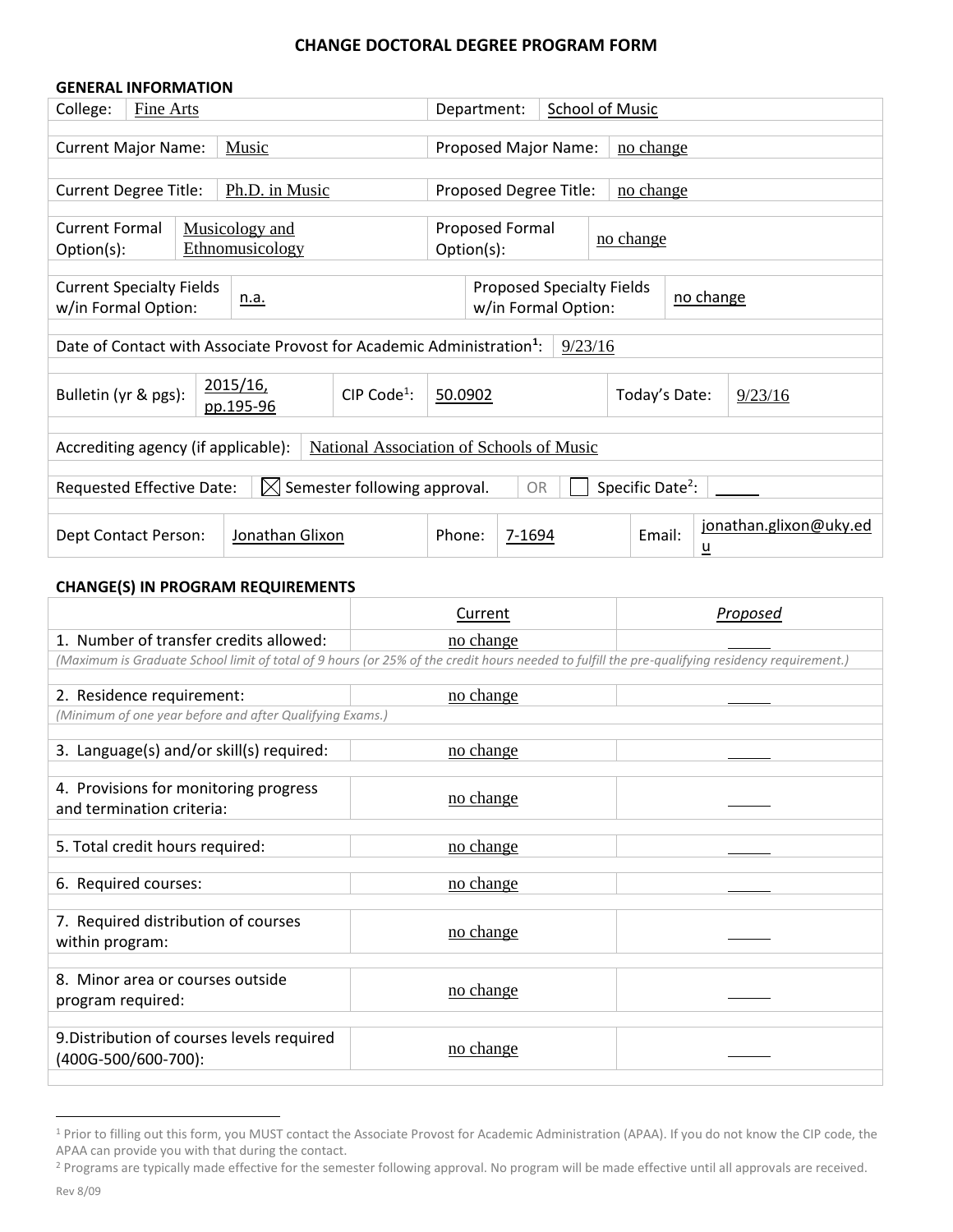### **CHANGE DOCTORAL DEGREE PROGRAM FORM**

| 10. Qualifying examination                                                                                                                                                                                                                                                                                                                                                                                                                                                                                                                                                                                                       | no change |  |  |  |  |
|----------------------------------------------------------------------------------------------------------------------------------------------------------------------------------------------------------------------------------------------------------------------------------------------------------------------------------------------------------------------------------------------------------------------------------------------------------------------------------------------------------------------------------------------------------------------------------------------------------------------------------|-----------|--|--|--|--|
| requirements:                                                                                                                                                                                                                                                                                                                                                                                                                                                                                                                                                                                                                    |           |  |  |  |  |
| 11. Explain whether the proposed changes to the program (as described in numbers 1 through 10) involve courses<br>offered by another department/program. Routing Signature Log must include approval by faculty of additional<br>department(s).                                                                                                                                                                                                                                                                                                                                                                                  |           |  |  |  |  |
| n.a.                                                                                                                                                                                                                                                                                                                                                                                                                                                                                                                                                                                                                             |           |  |  |  |  |
| 12. Other requirements not covered above:<br>The proposed change concerns the requirements for the terminal M.A. degree option (this program combines the<br>traditional M.A. with the Ph.D., normally granting only the Ph.D.).                                                                                                                                                                                                                                                                                                                                                                                                 |           |  |  |  |  |
| Current policy:<br>If a student has not successfully fulfilled the requirements of the second-year review, but has performed adequately<br>in other respects, he or she will, upon completion of 36 credits of coursework, be awarded a terminal master's<br>degree.                                                                                                                                                                                                                                                                                                                                                             |           |  |  |  |  |
| Proposed policy:<br>1) A student who fails the common exams may receive a terminal M.A. through the following steps: a) completing 36<br>hours of course work, b) submitting an acceptable 2nd-year paper, in lieu of thesis, and c) establishing a Masters'<br>committee and passing an oral exam.                                                                                                                                                                                                                                                                                                                              |           |  |  |  |  |
| 2) A student who successfully completes the 2nd-year review, which includes the common exams and the 2nd-year<br>paper, but opts not to take the qualifying examination, is eligible to receive a terminal M.A. through the following<br>steps: a) completing 36 hours of course work and b) establishing a master's committee and passing an oral exam.                                                                                                                                                                                                                                                                         |           |  |  |  |  |
| 3) A student who successfully completes the 2nd-year review, which includes the common exams and the 2nd-year<br>paper, but fails the special area Qualifying Examination (consisting of both oral and written sections, as described<br>elsewhere in the bulletin), is eligible to receive a terminal M.A. without further academic work, as long as<br>performance on the oral portion of the qualifying exam is considered to have been satisfactory as an M.A. final<br>examination. The advisor and two other members of the doctoral committee will be named as the M.A. committee to<br>complete the necessary paperwork. |           |  |  |  |  |
| 4) A student who passes the qualifying exams but does not successfully complete the dissertation and/or defense will<br>be eligible to receive the M.A. without further work of any kind, except for applying for the degree. The advisor and<br>two other members of the doctoral committee will be named as the M.A. committee to complete the necessary<br>paperwork, certifying the 2nd-year paper in lieu of the thesis and the doctoral qualifying examination in lieu of the<br>M.A. final exam.                                                                                                                          |           |  |  |  |  |
| 13. What is the rationale for the proposed changes? If the rationale involves accreditation requirements, please<br>include specific references to those requirements.                                                                                                                                                                                                                                                                                                                                                                                                                                                           |           |  |  |  |  |
| The current wording in the policy is inadequate in two ways: 1) it fails to take into account Graduate School<br>requirements that all masters' degrees include a final oral examination, and 2) it fails to take into account a number<br>of possible scenarios that were not anticipated when the current program (replacing stand-alone M.A. and Ph.D.<br>degrees) was proposed and approved in 2009.                                                                                                                                                                                                                         |           |  |  |  |  |
|                                                                                                                                                                                                                                                                                                                                                                                                                                                                                                                                                                                                                                  |           |  |  |  |  |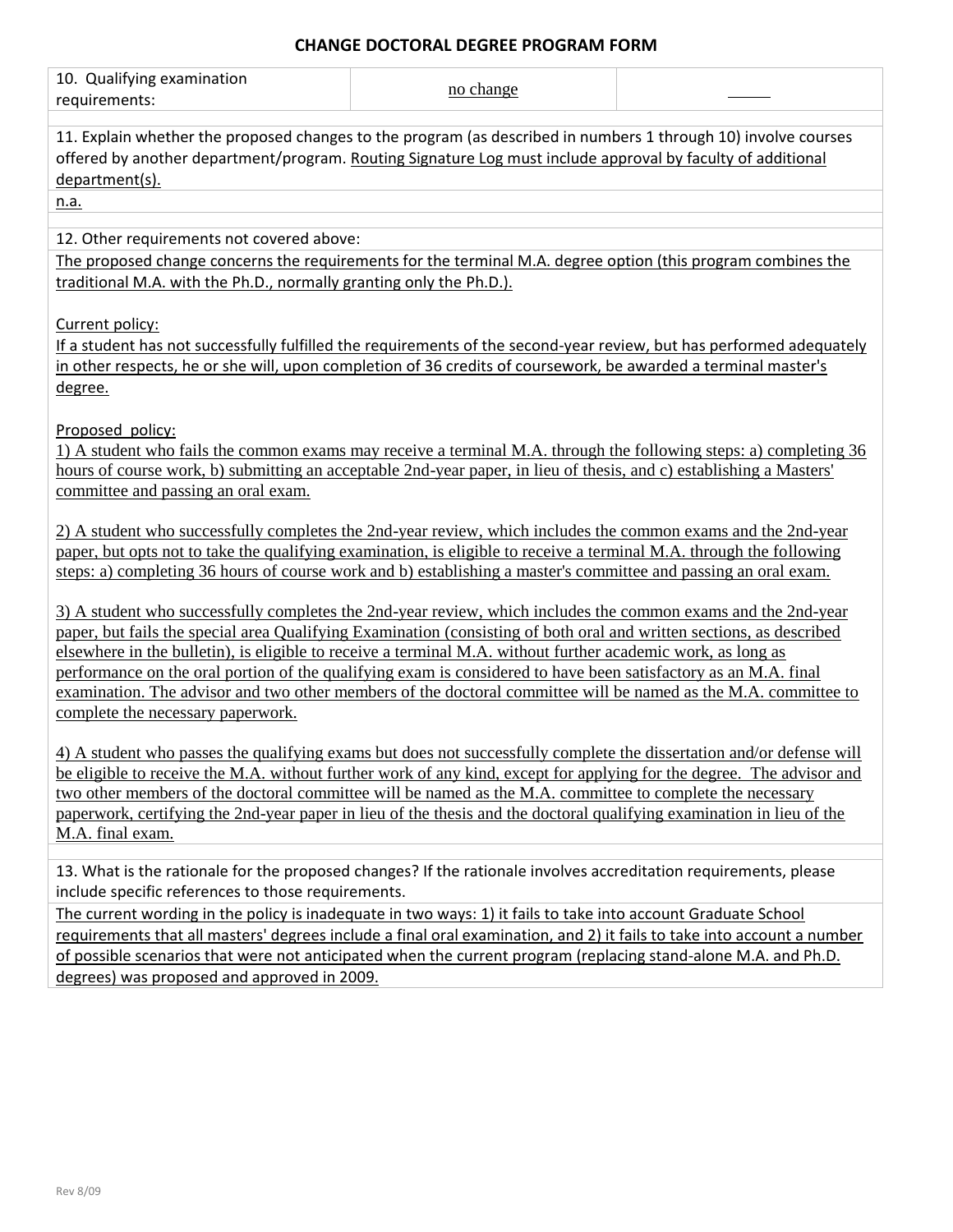#### **CHANGE DOCTORAL DEGREE PROGRAM FORM**

# **Signature Routing Log**

### **General Information:**

Proposal Name: PhD in Musicology and Ethnomusicology--Conditions for receiving a terminal M.A. Proposal Contact Person Name: Jonathan Glixon Phone: 7-1694 Email: jonathan.glixon@uky.edu

#### **INSTRUCTIONS:**

Identify the groups or individuals reviewing the proposal; note the date of approval; offer a contact person for each entry; and obtain signature of person authorized to report approval.

### **Internal College Approvals and Course Cross-listing Approvals:**

| <b>Reviewing Group</b>   | <b>Date</b><br><b>Approved</b> | <b>Contact Person (name/phone/email)</b> | <b>Signature</b>                                                                                   |
|--------------------------|--------------------------------|------------------------------------------|----------------------------------------------------------------------------------------------------|
| CFA Curriculum Committee | 1/23/2017                      | Robert Jenen $/ 7 / 2336$                | Digitally signed by Robert<br>Robert<br>Jensen<br>Date: 2017.01.23 12:59:24<br>Jensen<br>$-05'00'$ |
|                          |                                |                                          |                                                                                                    |
|                          |                                |                                          |                                                                                                    |
|                          |                                |                                          |                                                                                                    |
|                          |                                |                                          |                                                                                                    |

### **External-to-College Approvals:**

| Council                             | Date<br><b>Approved</b> | <b>Signature</b>                  | Approval of<br>Revision <sup>3</sup> |
|-------------------------------------|-------------------------|-----------------------------------|--------------------------------------|
| Undergraduate Council               |                         |                                   |                                      |
| Graduate Council                    |                         |                                   |                                      |
| <b>Health Care Colleges Council</b> |                         |                                   |                                      |
| Senate Council Approval             |                         | <b>University Senate Approval</b> |                                      |

#### Comments:

<sup>&</sup>lt;sup>3</sup> Councils use this space to indicate approval of revisions made subsequent to that council's approval, if deemed necessary by the revising council. Rev 8/09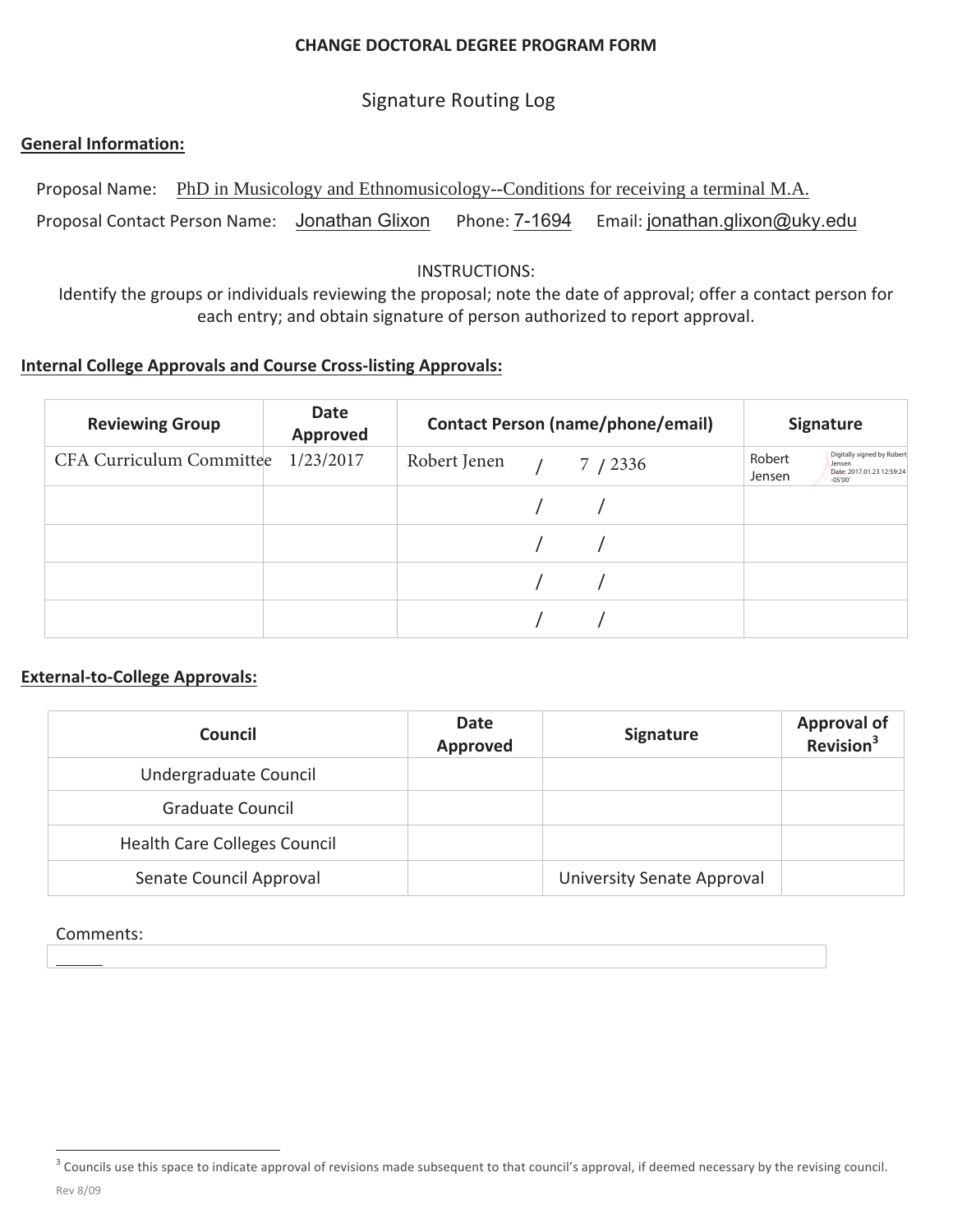## **Brothers, Sheila C**

From: Scheib, John

Sent: Sunday, February 19, 2017 5:25 PM **To:** Brothers, Sheila C **Cc:** Glixon, Jonathan; Baker, Michael R **Subject:** Re: Proposed Change to PhD Music **Attachments:** Musicology Doctoral Degree Program Change\_editable\_Complete.pdf

Hello Sheila:

My meeting notes show that the School of Music Advisory Committee approved these changes on 10.14.2016 (the vote was unanimous) - this committee is charged w/approving such things according to our rules document. Here is the exact language from our rules document (and all steps that were completed):

- a. Through the initiative of a Division, an individual, committee or other formal or informal group, a new program or program revision and an explanatory cover letter is submitted by the committee chair, Division Coordinator or other appropriate individual to the Director on the appropriate University forms.
- b. The Director discusses the proposal with the appropriate individual or group, making suggestions for improving the content or form as appropriate, and when complete to the satisfaction of the Director and the parties involved, forwards the proposal to the Graduate or Undergraduate Committee for discussion and action.
- c. After approval by the Graduate and/or Undergraduate Committee, the Director of Undergraduate Studies (DUS) or the Director of Graduate Studies (DGS) submits a summary of the proposal to: (1). the entire faculty if an undergraduate course; (2). the graduate faculty if a graduate course. The complete proposal will be made available to faculty to examine and send objections or recommendations for alteration, if any, to the DGS or DUS within ten days of notice.
- d. The proposal, with faculty comments, is then submitted by the DUS or DGS to the Advisory Committee for approval and if approved, returned to the Director for forwarding.
- e. The proposal is then sent to the Dean of the College of Fine Arts and to the College Curriculum Committee.
- f. If at any time in the process above, there are changes to be made that substantially change the content of the proposal, the Director may return the proposal to whatever stage is appropriate for reconsideration. If minor changes are to be made, those alterations can be made by the Director with approval of the School of Music Advisory Committee.

I am copying our Director of Graduate Studies, Dr. Michael Baker, who shepherded this program revision through the process - if you need anything further he may be able to provide email correspondence, etc.

- JS

‐‐‐‐‐ John W. Scheib, PhD Director and Professor, School of Music UNIVERSITY OF KENTUCKY 105 Fine Arts Building Lexington, Ky 40506‐0022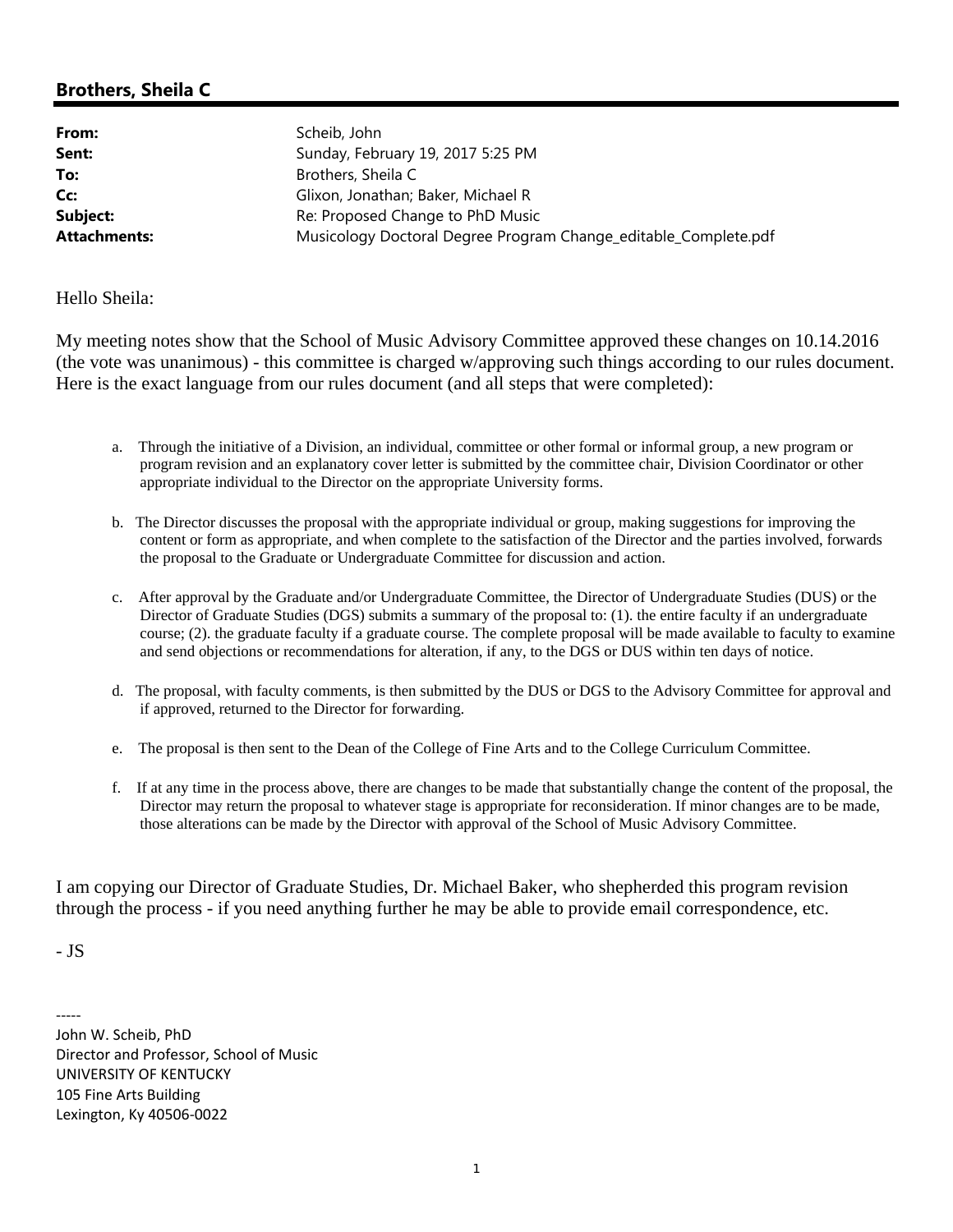Office: 859‐257‐4900 / Fax: 859‐257‐9576 john.scheib@uky.edu finearts.uky.edu/music



On Feb 17, 2017, at 4:58 PM, Brothers, Sheila C <sbrothers@uky.edu> wrote:

Hi, Jonathan. I am writing in regards to the proposed changes to the PhD Music (attached). The proposal is missing documentation of approval by the School of Music. Can you please forward to me the minutes of the departmental faculty meeting when the attached was approved?

Thank you, Sheila

*Sheila Brothers, MPA Office of the Senate Council 203E Main Building, ‐0032 Phone (859) 257‐5872 http://www.uky.edu/universitysenate*

<Musicology Doctoral Degree Program Change\_editable\_Complete.pdf>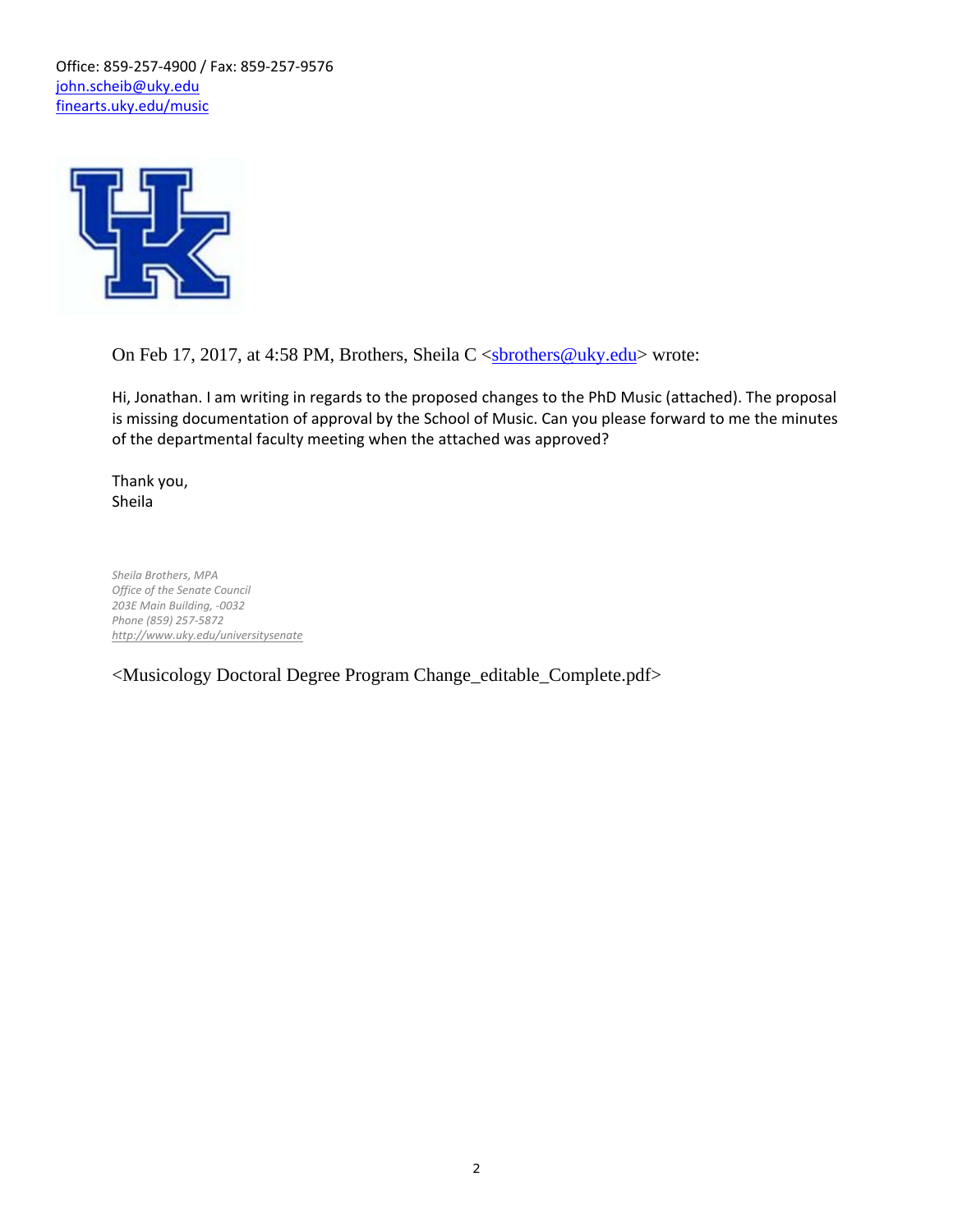Thu 11/10/2016, 11:36 AM You forwarded this message on 11/10/2016 1:19 PM Hi Christina,

If Dr. Scheib forwarded the proposal to you, I would assume that all the procedures were followed, but you would have to check with him on that. My responsibility, in terms of procedures, ends when I send it to him.

Our program is most similar to that at the University of Michigan. In general, programs in the field are very diverse. Most of the others (besides Michigan) that have a similar basic academic outline to ours--in effect a combined M.A./PhD--are at private institutions such as Princeton, Harvard, and Chicago, which have entirely different administrative structures, and handle the situations we are addressing in this proposal in individual ways. Our original language was modeled on that from Michigan, which doesn't attempt to address the varied possibilities that we do. In the new proposal, we are, I think, being more specific and detailed than our benchmarks.

Let me know if there is anything else I can do.

Best,

Jon

Jonathan Glixon Professor of Musicology School of Music 105 Fine Arts Building University of Kentucky Lexington, KY 40506-0022 jonathan.glixon@uky.edu Office phone: 859 257-1694 Departmental fax: 859 257-9576

From: Ritter, Christina Sent: Thursday, November 10, 2016 9:05 AM To: Glixon, Jonathan Cc: Hardin, Tony Subject: College Curriculum Committee: Musicology Degree Program Change

Hi Jonathan,

The College Curriculum Committee reviewed the proposed Musicology Doctoral Degree program change and found the following:

1. The School of Music must first reach consensus on the proposed changes before the curriculum committee can, and it was unclear if that had already occurred.

2. Do the proposed changes align with standards in benchmark programs? If so, please list the benchmarks referenced.

Let me know if you have any questions. Thanks, Christina